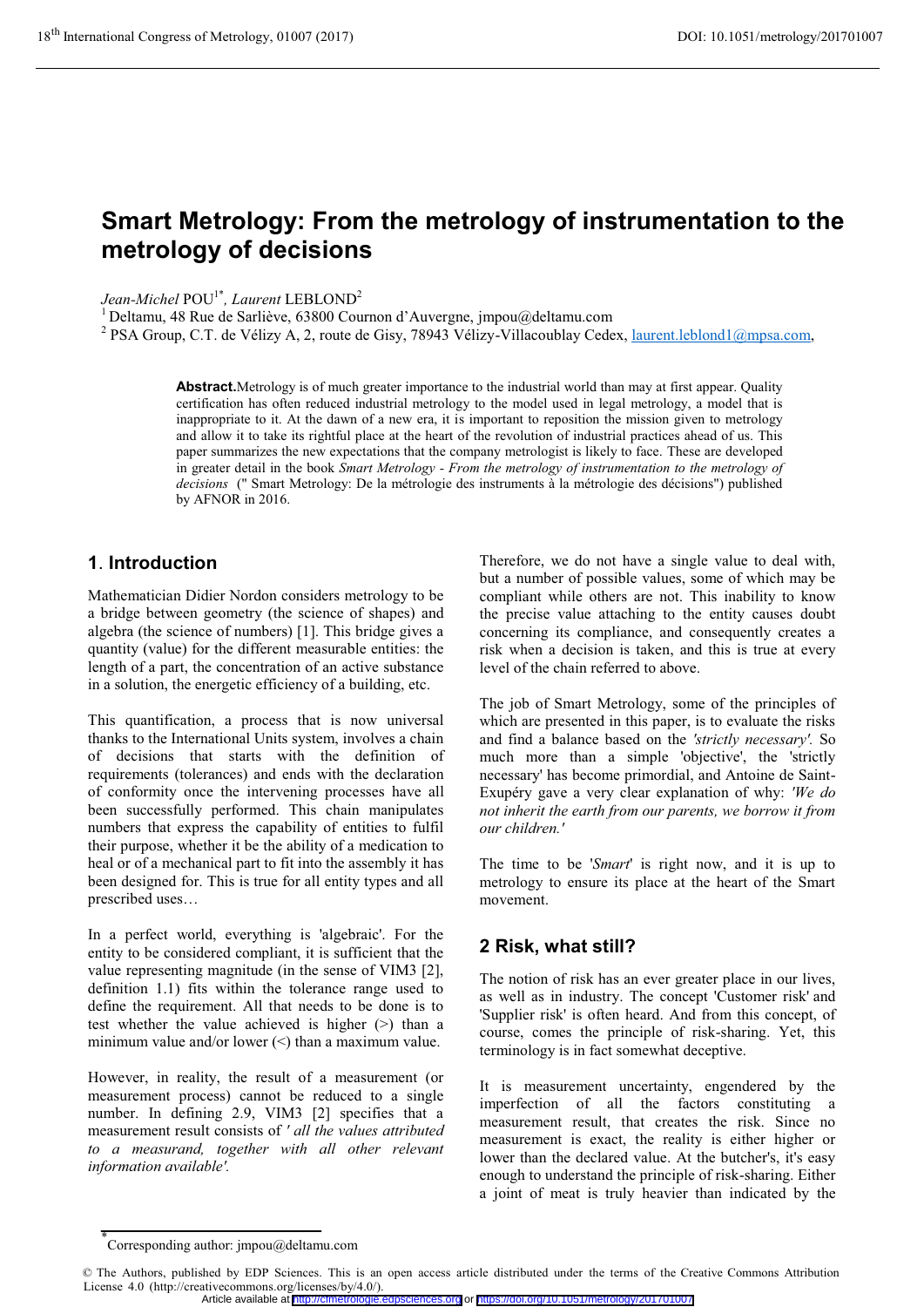scales (an error in favour of the customer and detrimental to the butcher), or it is smaller (and so it is the butcher who gains). In that world, the world of legal metrology (in other words the metrology of commercial transaction), risk-sharing is key to the whole strategy. Legal metrology, which has been State controlled for nearly 200 years, is about guaranteeing fair trade, by ensuring that the risks are the same for everybody, the butcher and the customer, in Paris as in Marseille.

In the industrial world, however, we are faced with a different issue. The example of a medical laboratory test result clearly illustrates the difference. Let us imagine the situation where a patient is actually ill (or 'noncompliant' to use the generalized term) but whose laboratory test reading gives a 'compliant' result (i.e. 'not ill'). This is a classic case of Customer risk (i.e. of a noncompliant entity mistakenly judged compliant) and it is easy to see that it is the patient here who, failing to receive the treatment that could improve his or her medical condition, suffers a potentially fatal prejudice. In the opposite case, the Supplier risk (i.e. compliant entity mistakenly judged non-compliant), the healthy patient is declared unwell and wrongly endures unnecessary treatment. If the treatment happens to be a three-month of cycle of chemotherapy, it's easy to see that the risk has nothing to do with the 'Supplier' (in this instance the laboratory that made the measurement) but that, quite the opposite, here too it is endured by the patient.

And so it is in every case. Bad decisions of the 'Supplier risk' type, when it comes down to it, are always detrimental to the customer. When mechanical parts are wrongly retouched or a batch of vaccines is mistakenly destroyed, it is the end customer who will pay in the price of compliant goods. Every company makes sure its decision errors are paid for by the customer one way or another, otherwise the company would not survive...

In 2012 JCGM-WG1published the JCGM 106 document, which that same year became the ISO 98-4 Guide [3], and was translated and published in French in 2013. This standard explains that risks, both Customer and Supplier, are not only due to measurement uncertainties. In order for a Customer risk to exist, there have to be entities that are in reality non-compliant. Whatever the measurement uncertainty, if no entities are non-compliant the Customer risk is zero. On the other hand, the Supplier risk is not zero, because there is always a possibility, due to measurement uncertainty, of measuring entities as non-compliant that are in fact compliant. Therefore, to calculate a risk one needs to know the properties of the entity to be measured as well as the measurement uncertainties. This knowledge is called 'a priori knowledge'. And a priori knowledge is one of the keys to Smart Metrology. Smart Metrologists make a point of cultivating this knowledge, and this is something that differentiates them from their more traditional counterparts.

Without going into mathematical demonstrations that are outside the scope of this paper, it is nonetheless important to understand that the pattern of risks (Customer and Supplier) is not symetrical. In other words, while there might be a 1% gain on the Customer risk side, there could, depending on the specifics of the case, be a loss of several percent, even tens of percent, on the Supplier risk side. Since, as we have already seen, both types of risk are in the end borne by the customer, one obviously wonders about the sense of trying to put the gains on one side to the detriment of the other, knowing what the consequences will be.

Efficiency, which can be defined as effectiveness at the right price, is therefore to be found in the fine balance between 'Customer risk' and 'Supplier risk' that must be sought whatever the field. The job of Smart Metrology is to achieve this effectiveness through methods specific to it, although its mission does not end there. As measurement is at the very core of industrial decision making, from defining requirements to the declaration of conformity, Smart Metrology must clearly be present at every level within the company. The strictest need, the most efficient setting, the right decision, these are also the very core of Smart Metrology.

### **3 The current 'worst case' world…**

Legal metrology, which for 200 years has been guaranteeing risk-sharing, has also inspired certain practices in industry. In a specific field (that of commercial transaction), where it was necessary to eliminate doubt<sup>a</sup>, legal metrology has done such a good job that we have wholeheartedly adopted the (false) idea that measurements are accurate. Since early childhood, in fact, every measurement result has been presented to us in the form of a single value and this daily repetition of *a measurement expresses a unique value* has led us to think, very often unconsciously, that the value expressed does truly represent *without any degree of doubt* reality.

Industry, which has come into being more recently than trade, has therefore grown up thinking that measurements are accurate - an erroneous belief that has nevertheless not stood in the way of its success. We produce cars, aeroplanes, processed foods, vaccines, medical laboratory tests and all that surrounds us, believing that measurements are accurate. The NF EN ISO 14253-1 standard [15] demonstrates at least in part what has happened.

-

a On the eve of the Revolution, the French were demanding, 'One king,one law, one weight and one measure' to remove the element of suspicion from trade.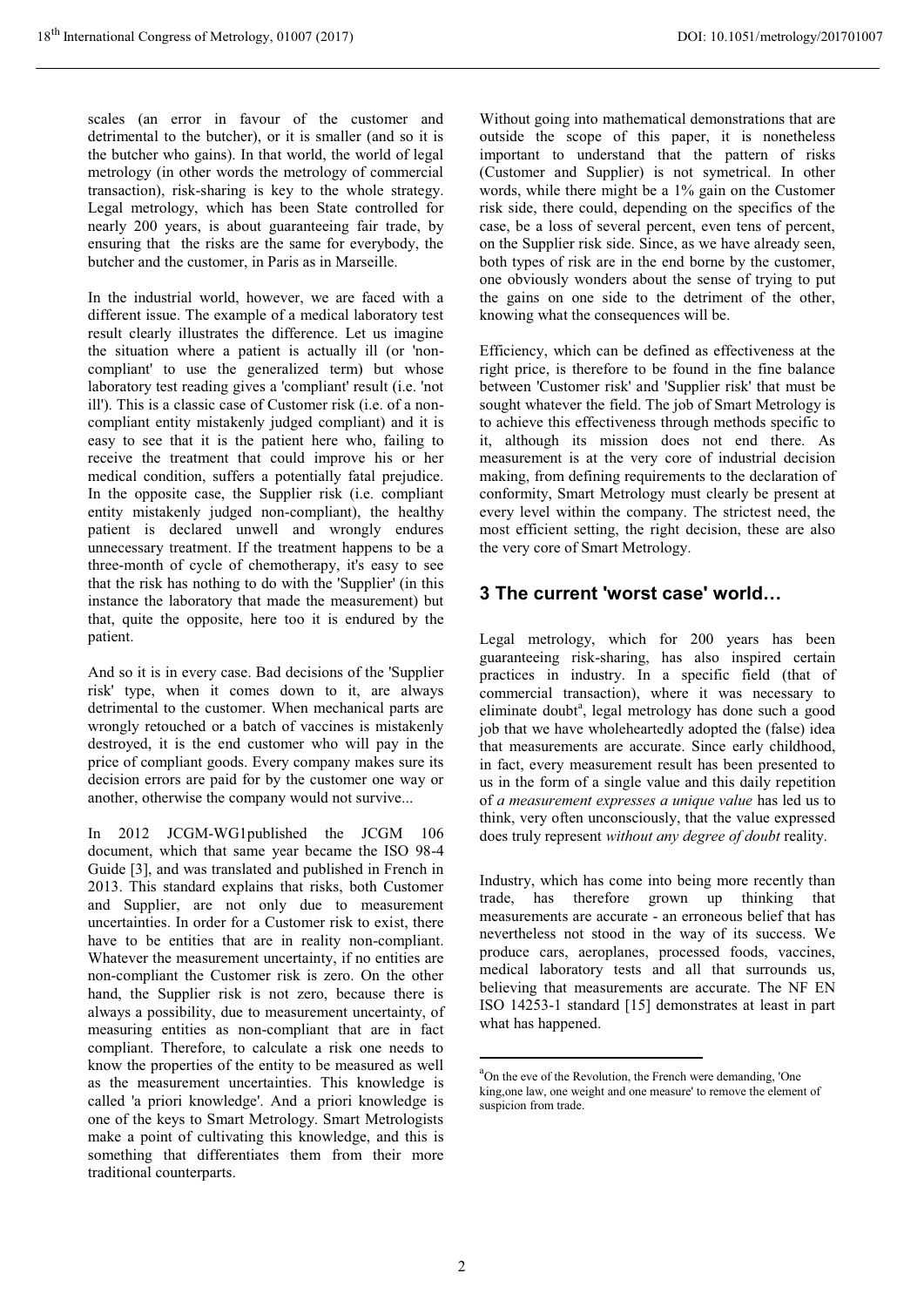

**Figure1: Strategy proposed by ISO 14253-1 standard to take account of uncertainty**

#### Measured Value

In the Conformity Zone: Entity accepted

In zone of doubt: Improve the measurement process

In Non Conformity Zone (N.C. Zone): Entity refused

**Figure 2: Decision to take for each measurement zone** 

By comparing the recommendations of 'apparent common sense' to the reality of industrial practices, it is easier to understand all the unexplored potential of metrology.



#### **Figure 3: Industrial practice**

Our belief in the accuracy of measured values has led to specifications with the 'conformity zone' characteristic of the standard. A 'margin of safety' has been included between the real requirement (the specification) and the requirement expressed (tolerance 'on paper') … to be on the safe side! But reducing the tolerance has two very costly consequences:

- 1. Overly stringent production methods compared with actual requirement as defined.
- 2. Massively increased Supplier risk (wrongly declaring non-compliant entities that actually are compliant) prejudicial to the interests of the customer.

Some might be reassured by the 'excess quality' as per the adage *'he who can do more can do less'*. But this argument is misrepresentative because asking for too much means consuming and costing too much, and this, ultimately, constitutes a deficiency on the Quality scale! The customer expects the operation at the proper price that is the ultimate objective that every company should be aiming for. The Smart Metrologist, being a key component in efficient decision making, is de facto one of the mainstays of this ambition.

### **4 From worst-case metrology to Smart Metrology**

Among the 'metrology' practices common in companies, especially those adopted in the wake of Quality guidelines such as ISO 9000, can be found costly practices that often serve no useful purpose despite their surface efficiency. We are going to examine three major issues encountered by metrology in order to demonstrate why they do not serve the real needs of the company and to show how Smart Metrology can offer different and far more efficient solutions.

#### **4.1: Monitoring versus Calibration**

One of the pillars of legal metrology is the periodic verification of the instrumentation upon which commercial transactions are based. From a legal point of view, anyone owning such equipment must, under pain of legal action, keep up to date a metrological logbook for each device. This logbook details the results of the periodic verifications prescribed by law.

The real risk, for the owner of this equipment, is not that the device fails a conformity check when the time comes, but that it is not checked before the due-date as per the relevant section of law. In this world, there are no impact studies to reveal whether or not the nonconformity has consequences for the customer. A little more, a little less, who cares! The only consideration at stake being 'equity' in the face of possible error, the only obligation is to meet the scheduled date.

In the industrial world, on the other hand, a nonconformity that becomes apparent at the moment of verification means all the possible consequences for previous production must be assessed. In this situation, corrective action could go as far as arranging the return of all entities subject to doubt, especially if the risk of the non-conformity might have serious consequences for the end customer.

Because the purposes of legal metrology and industrial metrology are so different, it stands to reason that their respective solutions should also be different. Metrological verification (a decision taken), which follows a calibration (revealing any deviation), validates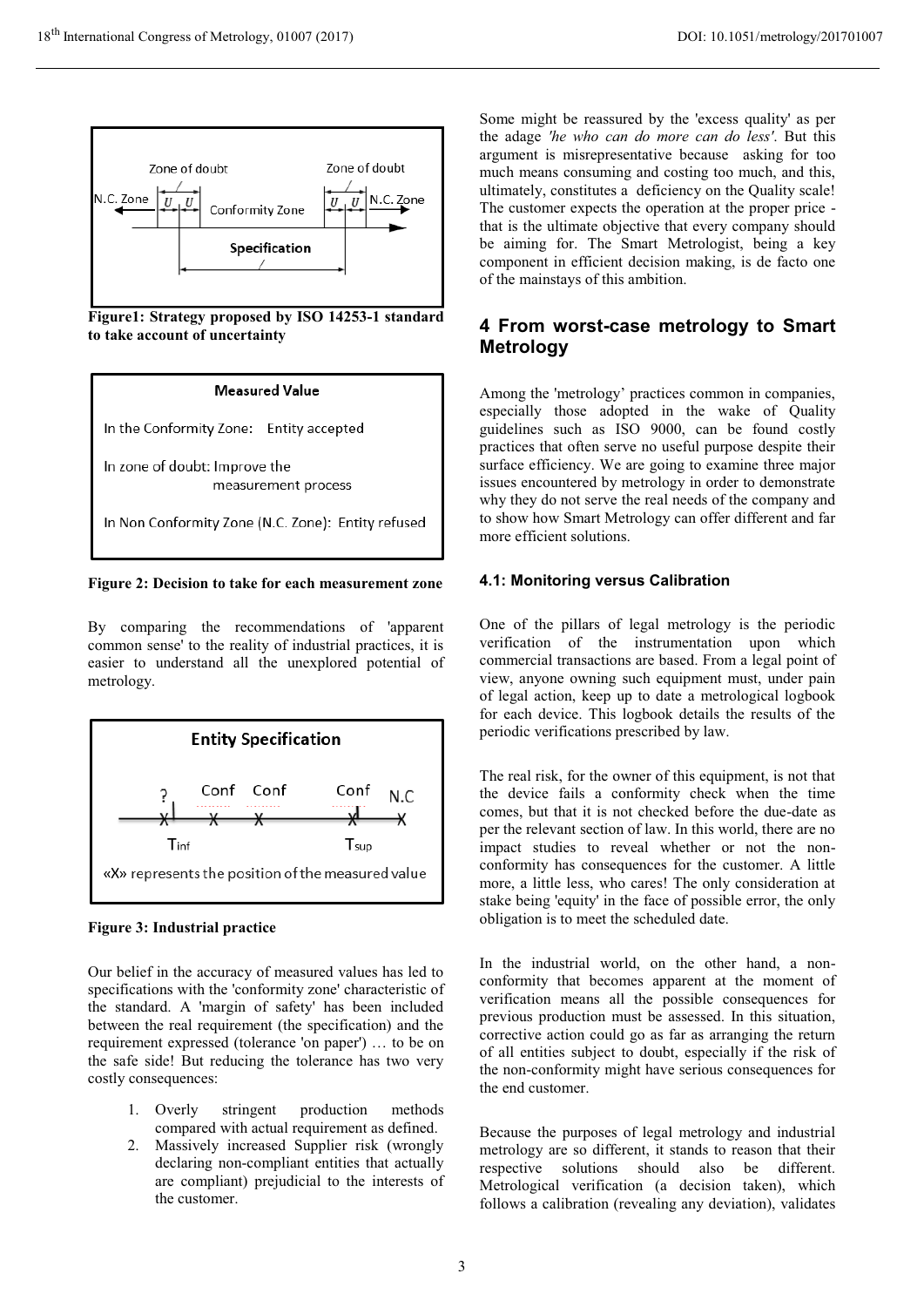only what has been. If the device is declared to be compliant, one may feel justified in saying *"Phew"*, but only with regard to the past: nothing can be definitely affirmed as regards either the present or - indeed, even less so - the future. And yet, in industry, decisions are taken daily and the only way to be sure of their validity is if conformity is a daily fact, not merely a finding in a year or two, as is the case with period calibration/verification.

Smart Metrologists are perfectly aware of the need to meet expectations on a daily basis and do not hide behind practices that fall short of this. They aim to guarantee the conformity of instrumentation each and every day and, when wholly successful, only send equipment for calibration if in doubt about its health. In this they contrast with traditional metrologists, who often measure their performance by looking at the amount of equipment returning from verification 'compliant' (which only goes to show how pointless it was to send it off in the first place): Smart Metrologists work to completely opposite indicators. Their idea is to ensure the conformity of equipment at each instant and to send it off for calibration only when in doubt. If this doubt is justified (there is something wrong with the device and it needs to be repaired or rejected) and furthermore the company is not subject to customer or supplier claims resulting from the measurements undertaken, then the metrologist can justifiably assert the effectiveness of his or her power of detection. Consequently, only the strict minimum needs to be done in terms of periodic calibration, etc. In this case, the principle of 'conditional periodicity' comes into play: *I only calibrate when in doubt*!

In this context, it is not a matter of blindly calibrating/verifying, but being sure of the ability to detect an anomaly by some means or other. One of these is very simply to make colleagues aware of the fact that when a device receives a shock it should be brought in for inspection. What could be a simpler means of overseeing the equipment than insisting that a device found on the ground (bearing in mind that it cannot jump back up to the workbench by itself !) must be sent for checking…? No need for complicated maths or laborious statistics – just straightforward common-sense.

Sometimes, monitoring methods can be quite complicated, and may even need to be formally recorded with a view to detecting and therefore arresting a drift. Here, Smart Metrology can make use of existing literature on the subject [4][5].

Even if documentation exists to define periodicity [6][7][8], none of it pretends to have the answer when it comes to predicting the date of an incident. Only consistent monitoring makes it possible to satisfy the ongoing need in industry for sound decisions based on measurement results. For this reason, Smart Metrologists do not concentrate their efforts on following a more or

less arbitrary schedule for calibration/verification. Their priority is having the means to detect an anomaly when it occurs and to ensure this detection ability is effectual on a daily basis. Risk management, the fact of seeing or not seeing an anomaly, is therefore at the heart of each day's activity.

#### **4.2: The 'famous' MPE**

The question of MPE (Maximum Permissible Error) is a recurring one in the field of metrology. By contrast with legal metrology, which knows in advance the regulatory uses of instrumentation, industrial metrology needs to be able to assess measurement uncertainties in order to ascertain its needs in terms of the metrological performance of a device. A great many metrologists would no doubt love to find an immutable value for this maximum error in some standard or other… Sadly for them, only the metrologists in question can possibly know what it should be! Every measurement process (Figure 4) is unique and the impact of the very measuring device itself on the quality of the final result (the measurement uncertainty) inescapably different. Let us remember also that the statistics required to estimate measurement uncertainties are not so complex as to exclude all but the confirmed mathematician from understanding and using them.

Put simply, it is a matter of realizing that the variants (standard deviation squared) are added when dealing with independent random error and that the averages are added algebraically when dealing with errors of the systematic type. Plus the fact that measurement errors are often a combination of these two types of error…

It is easy enough to see that the concept of MPE, borrowed from and effectual in legal metrology, does not make much sense in the industrial world. If the instrument error is of the random type, we need to know the variance, and the type of mathematical 'gymnastics' frequently used to get from MPE to variance can be somewhat questionable. If the error is of the 'systematic' type, we need to know this to correct it, or to add it linearly to the uncertainty produced by random effects.



**Figure 4: Synoptic of a measurement process**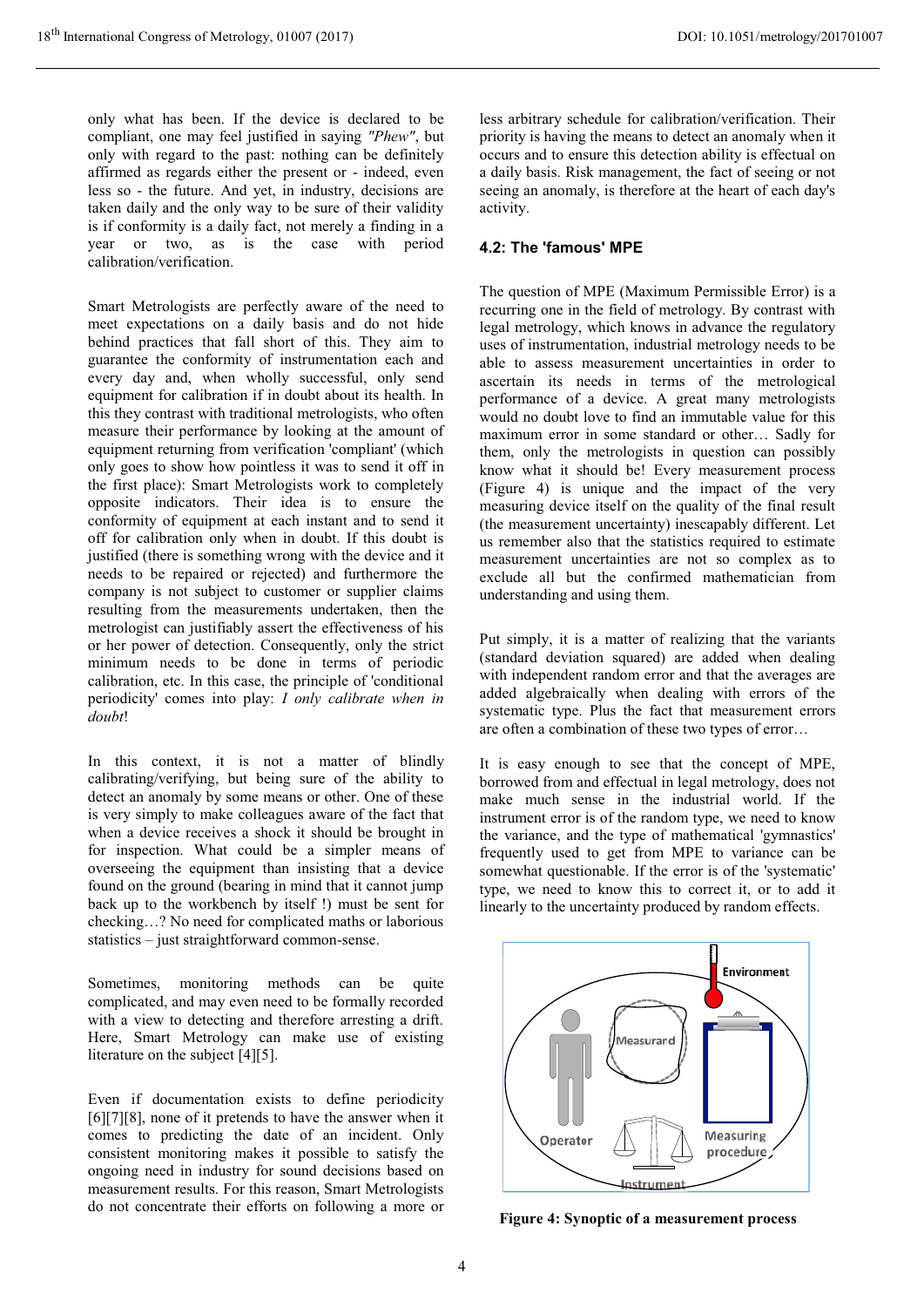Moreover, claiming to have found a maximum error by evaluating the device against just a few measurement points (from three to ten, rarely more) is also pure nonsense. VIM3[2] suggests a new definition of calibration that will make it possible, once it has become widespread, to answer the question of 'systematic/random' and of the number of calibration points. The French College of Metrology Collège (CFM: *Français de Métrologie*) has published a guide [9] that deals with this question. It also provides free downloadable software for metrologists at its site, M-CARE, with which all the necessary calculations can be done.

Only the company metrologist can be in control of the measurement processes upon which the company relies… Thinking that a standard written by others can satisfy specific in-house requirements without adaptation can be a costly mistake, whether the error be towards 'excess quality' (the norm prescribes stricter MPEs than are needed) or that of sub-quality (the standard prescribes less strict MPEs than the actual need).

It is of course possible to define MPE, differentiating if necessary between random and systematic effects, for instruments of the same type used interchangeably within the company. In this case, verification serves to ensure that the performance of each device does not deteriorate and that each can continue to be used in the same way as any other without negative consequences for the company. But whatever the particulars of the situation, assessment of the overall uncertainty taking into account all the factors involved (measurand, operators, environment, device, propagation, etc.) is necessary for efficient decision making to be possible. For this reason, standards that deal with the assessment of measurement uncertainties [10][11][12][13] are indispensable tools in Smart Metrology.

To conclude on the subject of MPEs, it is worth remembering that the NF EN ISO 14978 standard [14] states: *'Standards for specific measuring equipment, with the exception of a few examples (i.e.ISO 1938 and ISO 3650), shall not include any numerical values for MPEs and MPLs but shall include empty tables for MPE or MPL values as a guidance for the user of the standard'.*  The standard is therefore quite explicit about the fact that it is up to users to define the metrological performance of their instrumentation, and not the standard…

### **4.3: Capability**

The question of taking into account measurement uncertainties when declaring conformity is another recurring issue in industrial metrology. We saw above how the NF EN ISO 14253-1 standard [15] suggests dealing with uncertainty and we saw that tolerances as

they stand are typically 'conformity zones': once again, therefore, it is not a solution to remove all uncertainty at the risk of losing 'room for manoeuvre'!

In the domain of SPC (Statistical Process Control), the question of the capability of a manufacturing procedure to produce entities in accordance with required tolerances is analysed from a statistical point of view. This is an approach to mass production, where measuring each entity would be impossible (not to say prohibitively costly). It is worth remembering that MSP uses averages and manufacturing dispersion as a means of establishing the aptitude to produce compliant articles via contractual objectives and calculated indicators, and a proportion of non-conformity is accepted. SPC therefore has two problems to deal with, namely the effects of sampling and measurement uncertainties. For the latter, it suggests that measurement reliability can be achieved via the concept of the 'suitability of the measurement process'', also known as 'capability'. In this context, the objective is clear: the measurement errors have to be negligible in view of the dispersive nature of the procedure in question. This characteristic of measurement error can therefore by summarized as the ratio of measurement uncertainty to dispersion. It is written thus:

$$
\frac{u}{6\times s}\leq C\left(1\right)
$$

In other words, if the dispersion of the procedure is appropriate to the required tolerance, the standard uncertainty of the measurement process of the samples must remain below 10% of the required tolerance.

The value to choose for C is, however problematic, because the very real underlying risk is of making a wrong decision (Customer risk or Supplier risk) and the ISO standard GUIDE 98-4 [3] tells us that this simple coefficient is not enough… Once again, a universal magic number for  $C$  would suit a good number of metrologists, but there is no point pretending, there can be no such thing, since it depends on:

- - The Customer and Supplier risk-sharing established between the relevant parties
- -Characteristics of the production procedures.

The Smart Metrologist's approach to the problem is to try to balance the risks, since both will be suffered by the customer. The ISO standard GUIDE 98-4[3] explores a system of 'guardbands', i.e. a strategy of 'revising' the tolerance expressed. The standard explains how this revision can be driven by the aim of achieving a given Customer risk, despite a nonnegligible uncertainty. The authors advocate (*cf.* [17]) recognizing the fact that, since both risks are detrimental to the customer, the guardbands need to be driven by optimization of the weighted sum of risks. Defined in this way, the decision limits (the new tolerance after application of guardbands) are set in a rational and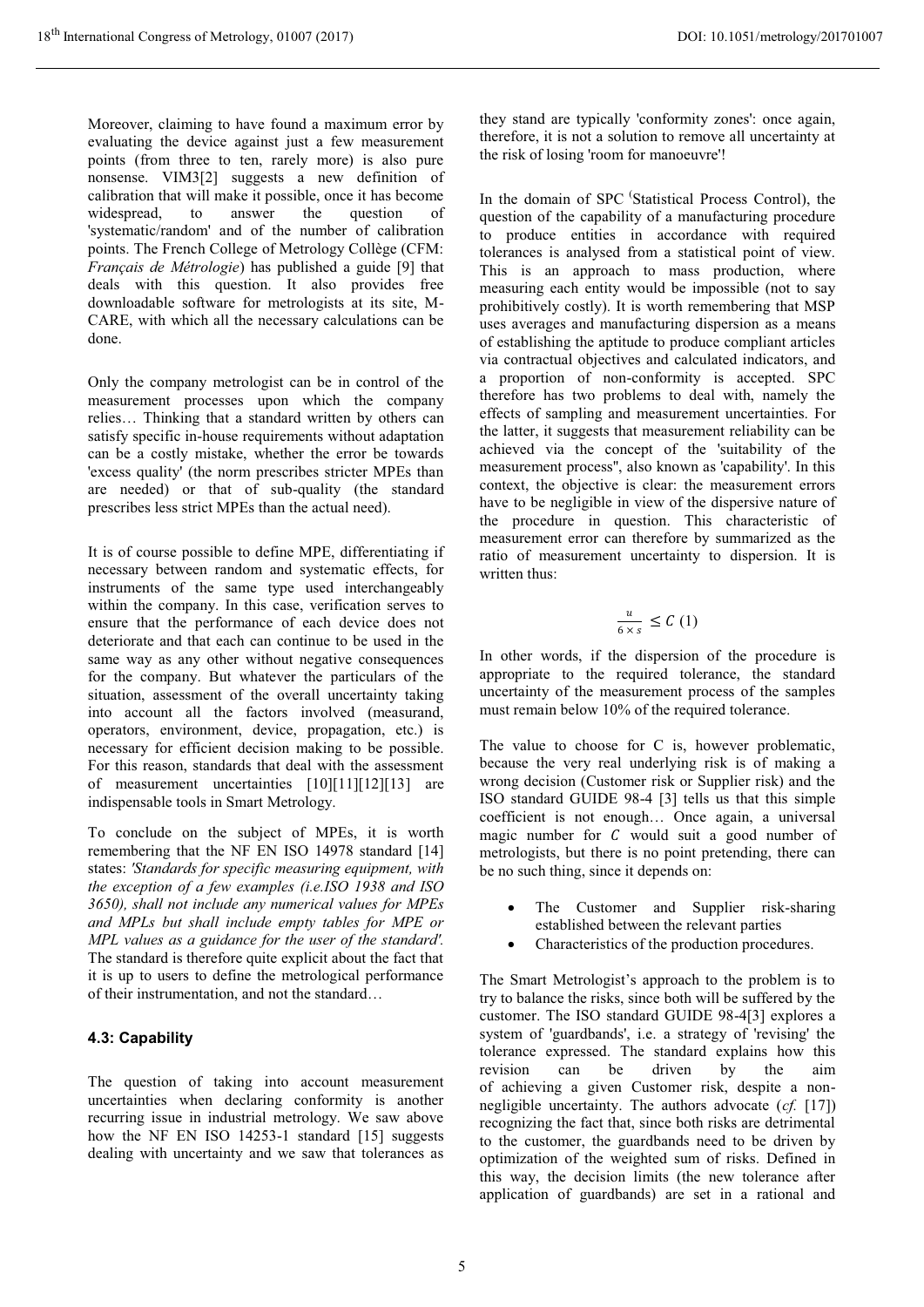documented way, with understanding of the reality at stake. Once again, Smart Metrology demonstrates its interest in facilitating effective decision control.

## **5 Smart Metrology and Big Data**

The start of the  $21<sup>st</sup>$  century saw the birth of a new industrial revolution, the digital revolution. The majority of experts agree that this revolution is inexorable, and probably positive, at any rate for the economic world. This new technological innovation consists in the capacity to store data from diverse sources (notably via smart objects) in volumes never previously achieved and to utilize it by means of ever greater computing capabilities via Artificial Intelligence techniques (A.I).

From a world poorly-supplied with information, where industry, when making decisions, had to make do with little data (and not always as reliable as hoped), we are moving to a very different situation where the concern is *'How to make use of the masses of information available?'*. This changing world demands a correspondingly different mode of thought in order to produce the best results. The 'worst case' style of thought is very expensive, as we have seen, as much from an economic point of view as from that of sustainable development. Now that industry has so much information and a better understanding of the world, it can optimize its practices and move towards the 'strict minimum'. Risk management is a useful tool that should be used to achieve this very necessary improvement. Is it not said, moreover, that opportunity is the positive side of risk?

In this new environment known as 'Big Data', which extends from the collection of data to the I.A. algorithms, the pioneers (notably G.A.F.A) soon realized that veracity of data was the most essential criterion to make sure of. And that is indisputably the role of metrology: guaranteeing the reliability of measured data. No longer lost in isolated questions about MPEs and periodicity, the Smart Metrologist must be the guarantor for the company of reliable data production, **every single day**.

Guaranteeing day-to-day reliability means being able to detect an anomaly the moment it arises; being armed against the slow, perhaps barely visible, drift of a measuring device; but, perhaps above all, it means being in control of each of the factors that affect the measurement process. This process involves, notably, the operator. The operator, in fact, is one of the 'key' factors of the measurement process, because the operator is the most likely person, perhaps the only one in a position to detect an anomaly. The fact of finding a device on the floor, as in the example given above, should lead to immediate action that only the user can instigate. Increasing the awareness of operators should not be limited to mishaps or abnormal utilization of a

device, but should extend to 'a priori knowledge', the importance of which we explained above. Developing the capacity of the operator to single-handedly detect an anomaly is the only true guarantee of the reliability of data. A dubious value (i.e. noticeably different from what the operator expects) should lead to an action, for example cross-measurement with another device, or by another operator.

Improving understanding of the entity measured by being able to make use of a priori knowledge is also one of the objectives of the Smart Metrologist. Without going into mathematical details, the metrologist must always remember that the measured value is the algebraic sum of the true value sought and of the measurement error produced at time of measurement. For this reason, the measured value can be expressed by an almost infinite number of combinations  $V_{Real}$  +  $V_{measured}$ . By knowing the probability of one true value or another (a priori knowledge) and the probability of one measurement error or another (knowledge of the measurement uncertainty), it becomes possible to calculate the probability of each of the possible combinations (which is simply the product of the probabilities  $V_{Real}$ ;  $V_{measured}$ ). Once this calculation has been made, it is a matter of looking for the most probable combination in order to give as 'true' value the most likely value, bearing in mind that which was actually measured. This is the application by Smart Metrology of what statisticians call Bayesian inference [18].

### **6 And to conclude: the role of the Smart Metrologist in industry**

Despite thirty years of quality certification, metrology has not yet done justice to its potential. Having concentrated on practices that, as we have explained, do not further its real objectives, it has got by till now by meeting, as a minimum requirement, the expectations of the auditor. A historic opportunity is now open to it. Without reliable data, industry will not be able to benefit from the new technologies that are becoming available to it thanks to Big Data . By neglecting these new assets companies not only lose their competitive edge but, and perhaps more importantly, fail to restrict themselves to the 'strict minimum' required of humanity at this critical time in history, in order to ensure the preservation of resources.

Smart Metrologists need to get out of the office and think about whether or not expectations are truly being met, not just those of the auditors, but those of their entire ecosystem. Efficient decisions are at the heart of industrial performance and of sustainable development. Since, as we have already said, metrologists are the linchpins of this necessity, it is up to them to fulfil their role wholeheartedly.